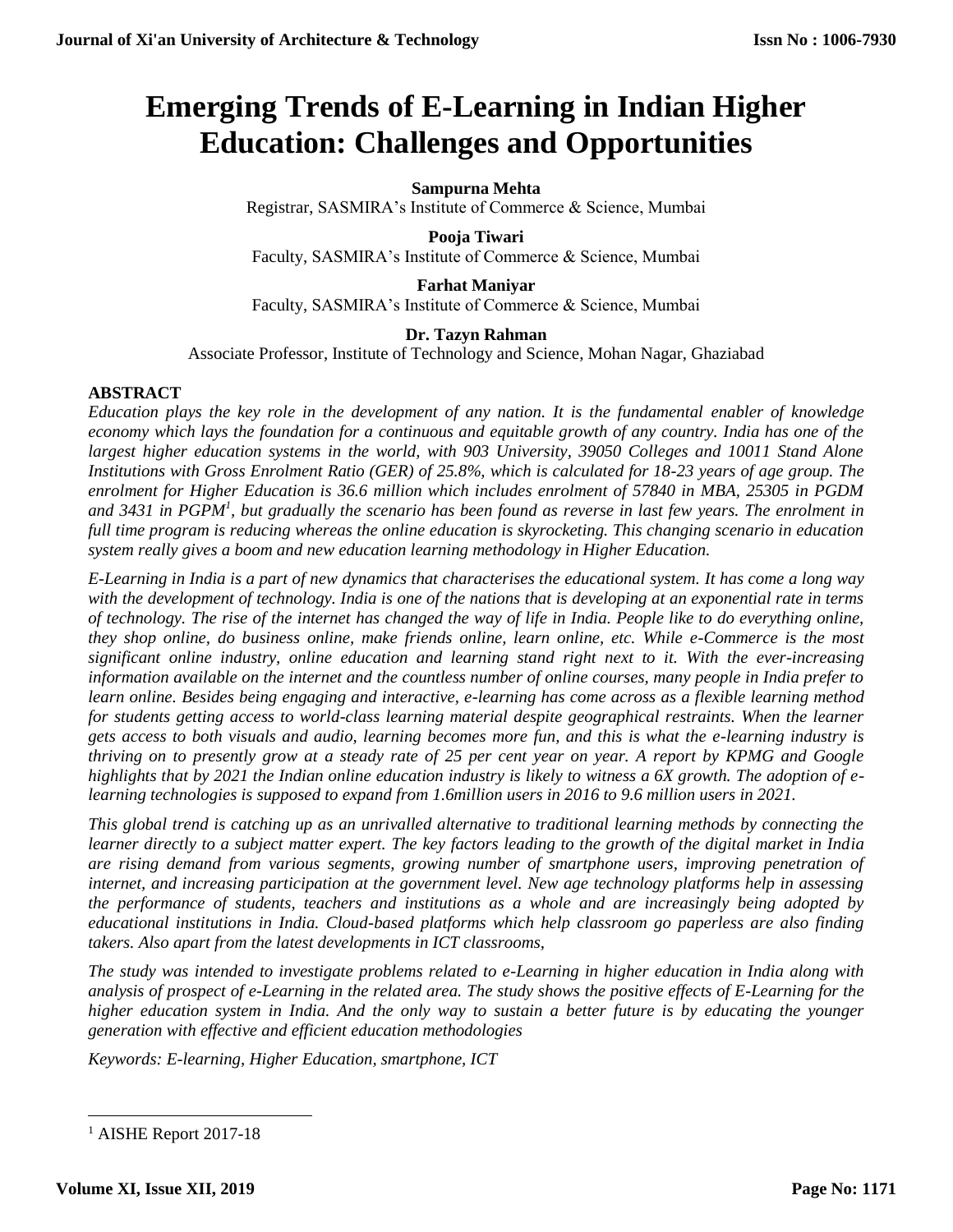# **1. INTRODUCTION**

The education system in India need to enhance the reach of education, improve retention patterns, smooth out disparities in education, training of teachers and compensate for the lack of teachers in remote areas. In spite of long-time efforts by Indian policymakers through planning tools, Indian education system has not succeeded in providing educational infrastructure to all the corners of the country. Though the educational institutes of India are trying to deliver quality education, every institution has distinct goals, standards and regulations, budget pressures, security concerns, and technical legacies, but these institutions are not getting the proper output of even though they have world class infrastructures and facilities. The new generation of students were more tech savvy and prefer to get most of their requirement through these technologies. In these requirements, education is one of the important basics need of the students. The students are easily able to get all the learning materials and notes on internet ai very low cost and hassle free. E-Learning is a broadly used term generally referring to webbased learning, online learning, blended learning, networked learning, distributed learning, flexible learning, etc. It is increasingly being seen as a tool to widen the access to education and developmental opportunities not only at the institutional level but nation as a whole.

# **ADVANTAGES** OF ELEARNING

## **a) Learn From Anywhere, At Any Time**

Since online education only requires a laptop or a smartphone with an internet connection, students can learn anywhere at any time. This flexibility helps working professionals to pursue new courses without giving up their jobs. They can learn at weekends or in their free time. All the course materials are readily available at student's fingertip.

#### **b) Save Money And Time**

Online education is much more cost effective than completing a regular on-campus degree. It helps students who cannot afford a regular college degree to accomplish their dream without spending a fortune on college education. Since you study at your own time, it helps to save time as well.

#### **c) Learn At Your Own Pace**

Everyone learns at a different pace. In a classroom, where all students are being together, following the lesson may be difficult. This is a serious disadvantage of traditional education. Online education solves this issue. In online education, all course materials are provided beforehand, and students learn by taking their own time. They can also clarify their doubts by live chats or forums as well.

## **d) Recognition Of Online Degrees**

Online degrees are accepted by many companies and employers in India as long as it is accredited and approved by Distance Education Council (DEC) of India. Many of them are encouraging their employees to get online education as well.

# **DISADVANTAGES OF ELEARNING**

#### **a) Chances Of Distraction Are Very High**

Students can easily lose track of their studies in online education since there are no face-to-face lectures and classmates to remind you about assignments. Until and unless you keep yourself motivated, it takes a long time to complete your course or abandon your entire course.

#### **b) Fraudulent Online Courses**

There are many websites that offer online courses without the accreditation of any educational authority or in the name of fake authorities. Such courses will not help you to get any job. So it is very important to choose an accredited online/distance program before you spend money on it.

#### **c) Cannot Do Courses That Require Labs/Workshops**

Practical Oriented programs like Engineering, Hotel Management, MCA not possible n online as these programs requires labs or hands-on workshops online.

# **2. LITERATURE REVIEW**

• Soni, Ravindra Kumar (2015) reflected about the prospects and problems of e-learning in India. The study also discussed about various e-learning teaching modality and its benefits. The study has not discussed about the problem in rural India in implementation of online learning.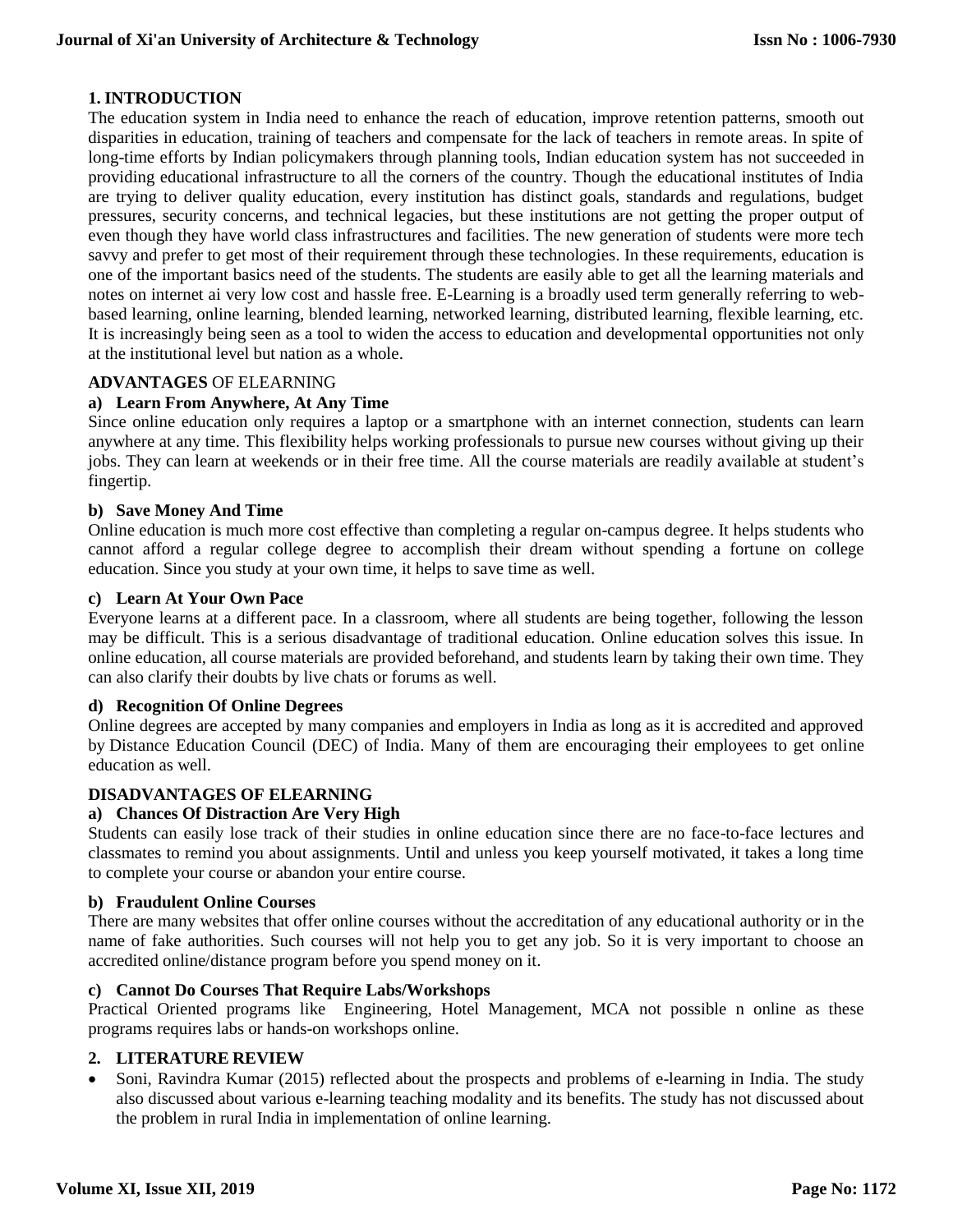- Bhadauria, Ruma (2016), IJETMAS, Volume 4, Issue 2, ISSN 2349-4476, conclude about the benefits of elearning in Higher Education System. It highlighted on how the learning should be reach to the inetrior of the country, but the study has not discussed on the futuristic and scope in rural market.
- Sheakh, Dr. Tariq (2018), Journal of Dynamical and Control Systems, is case study on the higher education and e-learning. The study emphasis on additional learning to the student thorough online mode to become more practical and upto date as per the corporate culture.
- Ray, Partha Pratim, Indian Journal of Computer Science and Engineering, Vol. 1 No. 4 340-352, ISSN : 0976-5166 discussed about the new trends in education system and adoption of online mode to teh young dynamic society.

# **3. PROBLEM DEFINITIONS**

- Many people are not aware about the various online programs available in India.
- The increasing craze of e-Learning becomes a threat for regular full time programs.
- To assess if e-learning-online educational platform is accepted by the population.
- To asses if e-learning will help in making India as Literate Nation.

# **4. OBJECTIVES**

- To study the various program available in online mode
- To study the awareness of e-learning in India
- To know the various schemes and benefits of Indian Government as started for the growth of online courses.
- To study the reason for increasing craze of e-learning in higher education in India

# **5. RESEARCH QUESTIONS**

- Did population in India were aware of e-learning mode of education?
- What were the actual challenges to e-learning service operators in Indian Higher Education?
- Why the craze of full time regular education system is decreasing in India?

# **6. RESEARCH METHODOLOGY**

**Method** The study was descriptive and analytical, so a Survey method was used. A well-structured questionnaire was prepared and was administered to the respondents through a personal interview and other methods to collect the primary data. The questionnaire was divided into two parts. Part one is respondent's profile and Part two was the main survey.

The sample to which the questionnaire was administered was based on random sampling techniques. The sample distribution was given in Table 1.

| Age (Years)                   | Male | Female | Total |  |
|-------------------------------|------|--------|-------|--|
| Less than 20                  | 12   | 20     | 32    |  |
| $20 - 30$                     | 40   | 21     | 61    |  |
| $30 - 40$                     | 42   | 32     | 74    |  |
| $40 - 50$                     | 22   | 32     | 54    |  |
| More than 50                  | 32   | 13     | 45    |  |
| Total                         | 148  | 118    | 266   |  |
| Table 1, Source: Primary data |      |        |       |  |

#### **PRIMARY DATA**

Primary data was collected randomly through the structured questionnaire in Mumbai, Navi Mumbai and its suburbs by using simple random sampling.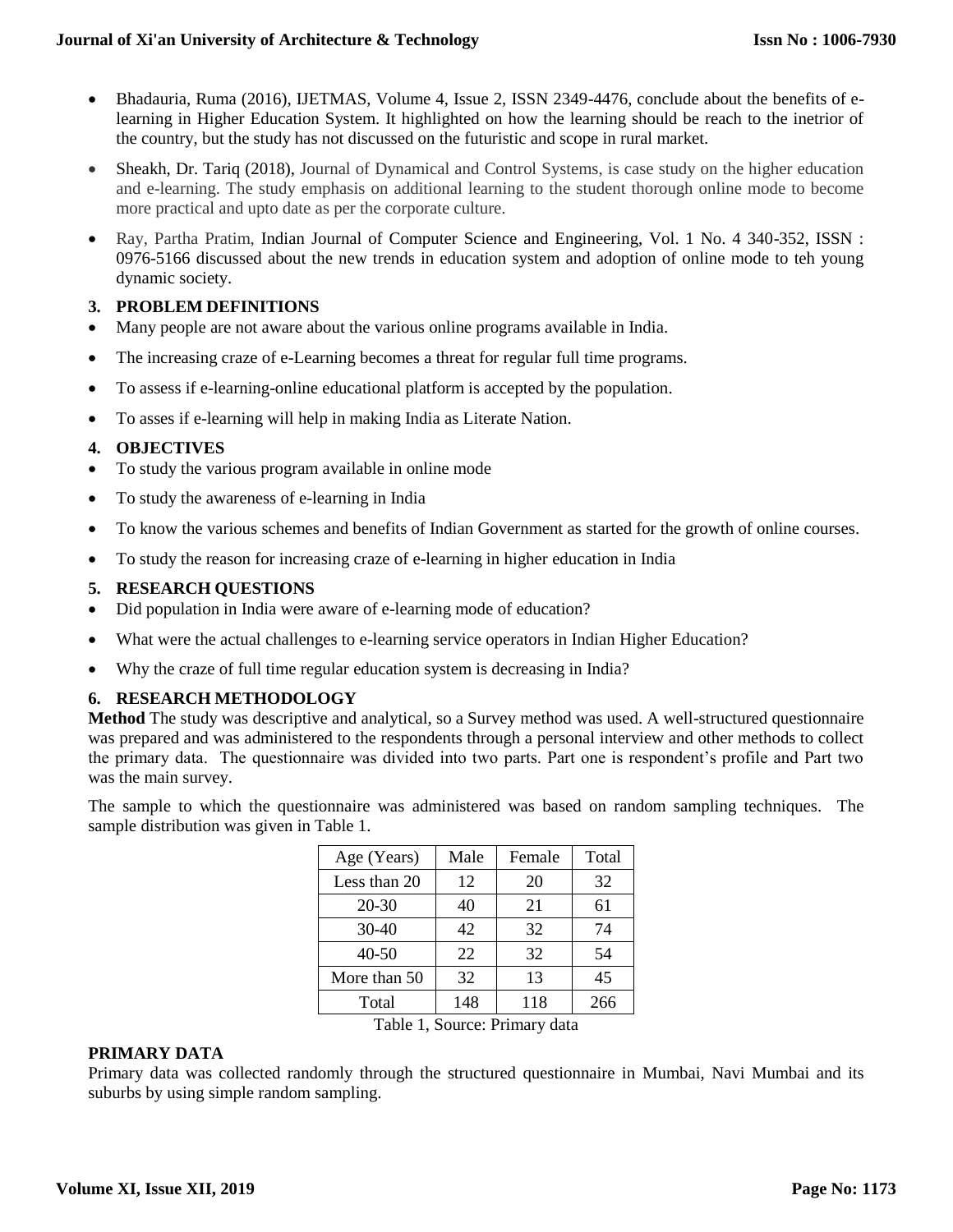# **SAMPLE SIZE**

The study was limited to those participants who willingly elected to complete the instruments in their entirety. There were a total of 275 respondents, of which a figure of 266 was selected for the study.

# **SAMPLE DESIGN**

The researcher relied upon simple random sampling technique, considering the research methodology and research type as per guidelines. A caution was exercised during the study that the respondents who did not show inclination to be a part of the study were not covered.

## **SECONDARY DATA**

The secondary information or data was collected from newspapers, previous research articles and relevant websites.

## **RESEARCH INSTRUMENTS**

A summated closed end questionnaire was used with different viewpoints of people. In this questionnaire, all the questions were positively framed to study the impact of independent variables like age, gender and profession on the dependent variable.

# **STATISTICAL ANALYSIS**

Efficient and effective data analysis is the result of effective data preparation. This was found to be very crucial between the completion of the field work and the statistical processing of the collected data. Data preparation involved transferring the questionnaire into an electronic format which allowed and facilitated subsequent data processing. Data sheet was prepared directly at Statistical Program for Social Sciences (SPSS) software for further analysis.

On the basis of the datasheet tables were prepared for the analysis.

## **7. FINDINGS & ANALYSIS**

```
7.1.AWARENESS OF E-LEARNING (REFERENCE TABLE 3 AND GRAPH 2)
```

| Age (Years)  | Yes | No  | Can't Say |
|--------------|-----|-----|-----------|
| Less than 20 | 56% | 38% | 6%        |
| $20 - 30$    | 38% | 52% | 10%       |
| $30-40$      | 65% | 28% | 7%        |
| 40-50        | 63% | 30% | 7%        |
| More than 50 | 44% | 51% | 4%        |

Table 2, Source:Primary Data



Graph 1, Source:Primary Data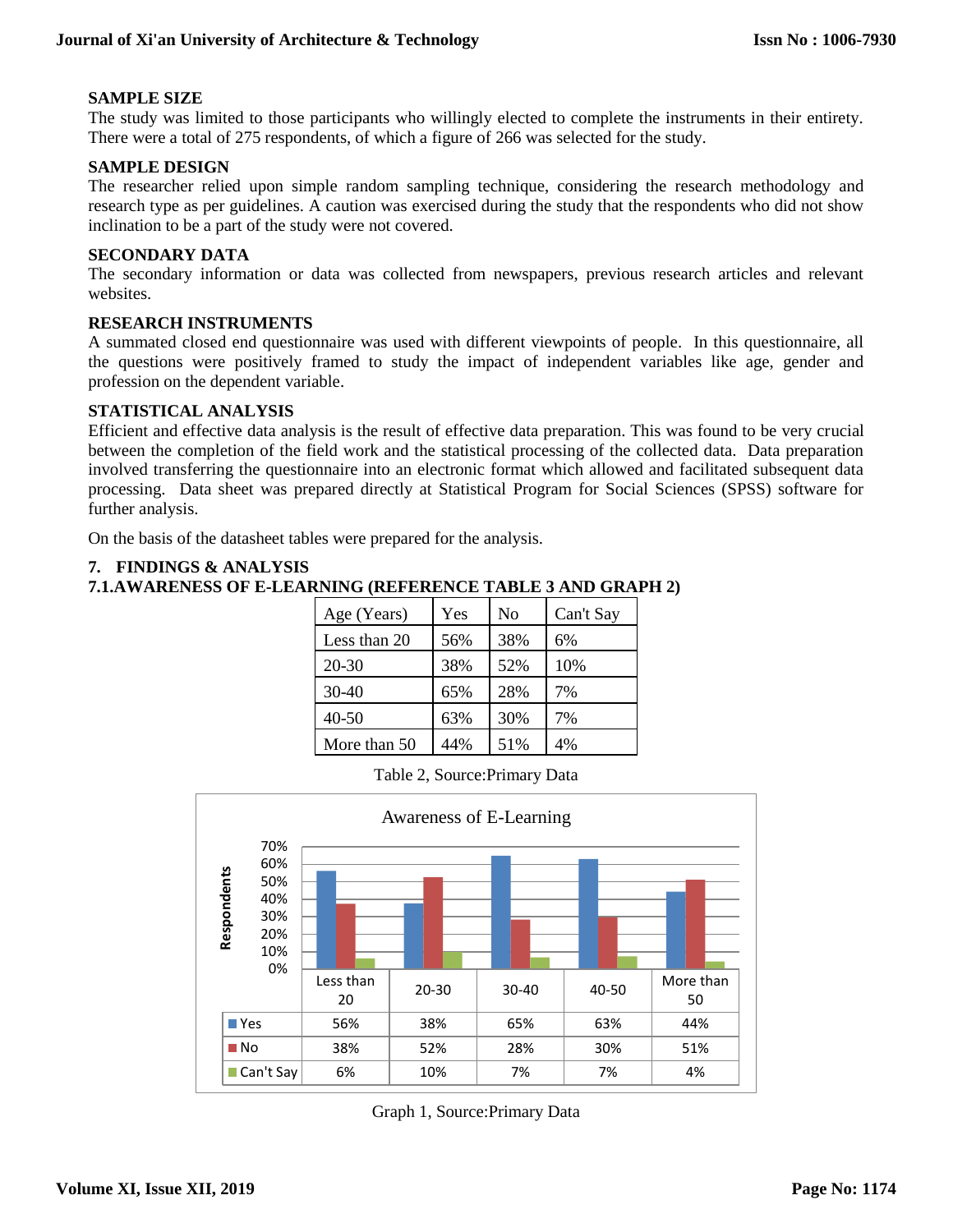The study and the above data reflect the mixed response about the E-Learning. Around 56% of people having age less than 20 years and 65% of the age bracket 30-40 years were aware about the E-Learning. The age brackets of 30-50 years were more aware about the E-Learning. During the study, it has been found that the people of these age brackets were opting for E-Learning modality of Education to enhance their skill and knowledge which required for their growth and internal promotion where they were employed. The people of age group less than 20 years were using E-Learning for finding the notes and related study materials of their regular Education. This group of people prefers to enroll for many short term program in E-Learning mode to enhance their skill and knowledge so that they will get good and respectable jo in today's competitive World.

# **7.2. REASON FOR USING E-LEARNING**



Graph 2, Source: Primary Data

The above result reflects the responses of those who were aware and using E-Learning. The above result shows that the maximum respondents were using e-Learning Mode of Education because of the Flexible timing and Cost effective. During the study, few of the people told that they were pursuing short term courses in e-Learning mode to enhance their skills which will help them in getting increment and promotion in their existing job.

**7.3. REASONS FOR NOT USING E-LEARNING** 



Graph 3, Source: Primary Data

The above result found from the respondents who were aware but not using E-Learning or not in faviour of it. During the study it has been found that 38% and 30 % of the people were not using E-Learning because of the